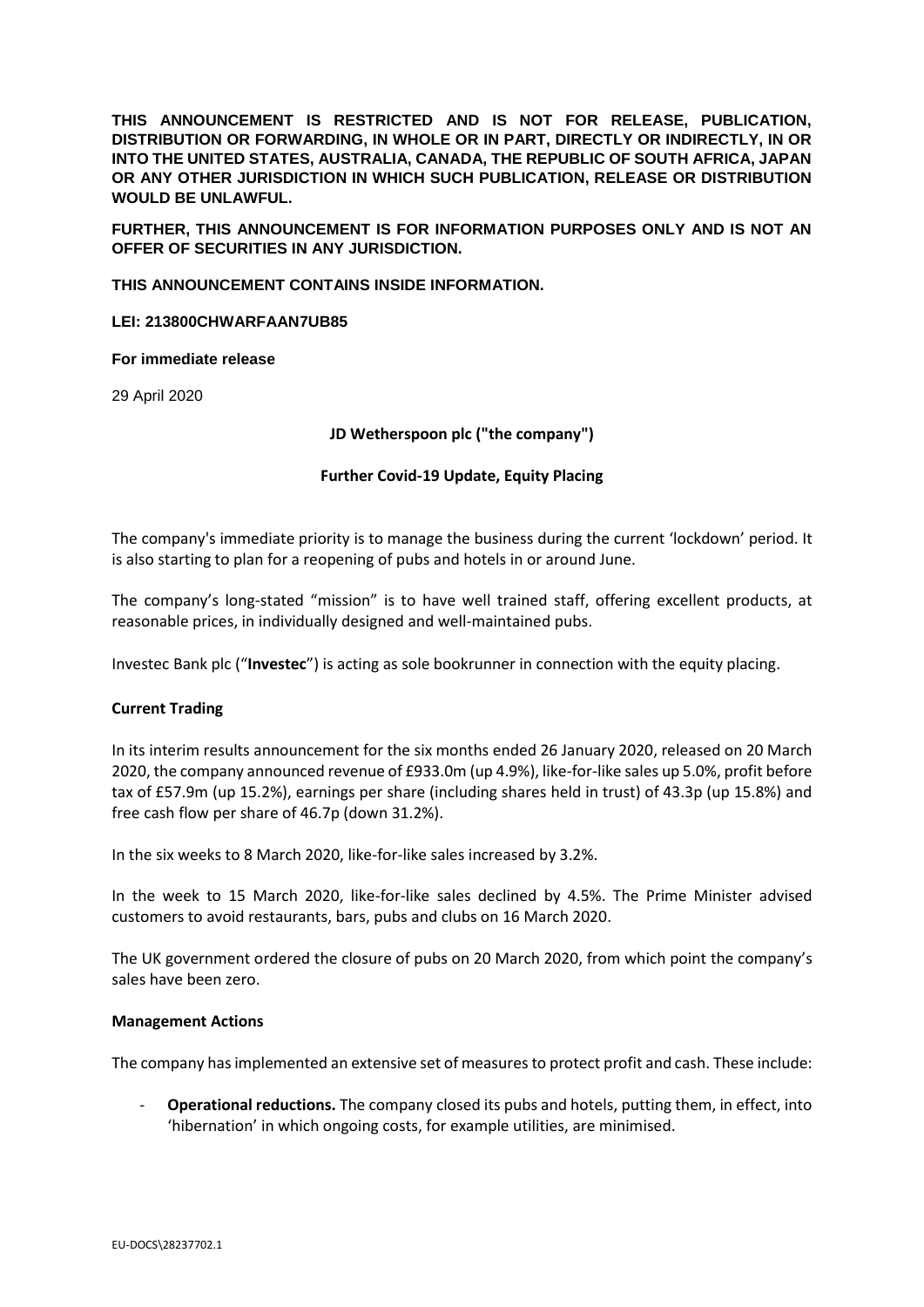- **Opening programme.** This has been stopped and is not expected to restart until FY22, from which point the company intends to open approximately five pubs each year.
- **Labour costs.** Around 43,000 employees, more than 99% of the workforce, have been furloughed.

On average, the company is paying 80% of pre-lockdown pay levels; the cost to the company of additional 'top-up' payments is approximately £0.6 million per month.

To date, there has been no headcount reduction, although that will remain under review.

- **Suppliers**. The company paid suppliers due at the end of March 2020. The majority, comprising 83% of suppliers, have now been paid in full. Extended payment terms have been agreed with a number of larger suppliers.
- **Board salary reductions**. The board has volunteered to take the following reductions: Tim Martin – 50%; John Hutson – 50%; Ben Whitley 38%; Su Cacioppo – 42%; each of the nonexecutive directors – 50%.
- **Rents**. The majority of rental payments due in March, other than some concessions, have been deferred.

The company has agreed extended payment terms with many landlords.

- **Rates**. The government has said that business rates will not be payable from April 2020 to March 2021, resulting in a cash saving of approximately £60 million for that period.
- **Repairs and maintenance.** Reduced from an annualised run rate of £83 million to £10 million during closure.
- **Overheads.** Overhead expenditure (e.g. utilities, distribution centre costs, HQ running costs, IT) has been reduced from an annualised run rate of £210 million to approximately £35 million.
- **Capital Expenditure.** Up to the point when pubs closed, £34 million had been spent in the second half year on new pubs, freehold reversions and reinvestment.

£70 million of additional capital expenditure, planned for the rest of the second half of the financial year, has been deferred.

- **Taxation**. In general, the government and HMRC have been helpful in agreeing delays in payments of tax. Just under £20 million of PAYE and VAT payments have been deferred. It is anticipated that an additional £40 million of PAYE, VAT and (fruit/slot) machine gaming duty, due after the pub closure, will also be deferred.
- **Dividend**. As previously announced, the interim dividend has been cancelled.

The income statement costs that are payable during the closure period total about £3 million per month, the majority of which relates to loan interest and 'top-up' payments, so that employees receive 80% of their pre-closure income. All other costs are either variable, and have been reduced to nil, have been deferred until after pubs reopen, or were paid in advance of the closure period. Some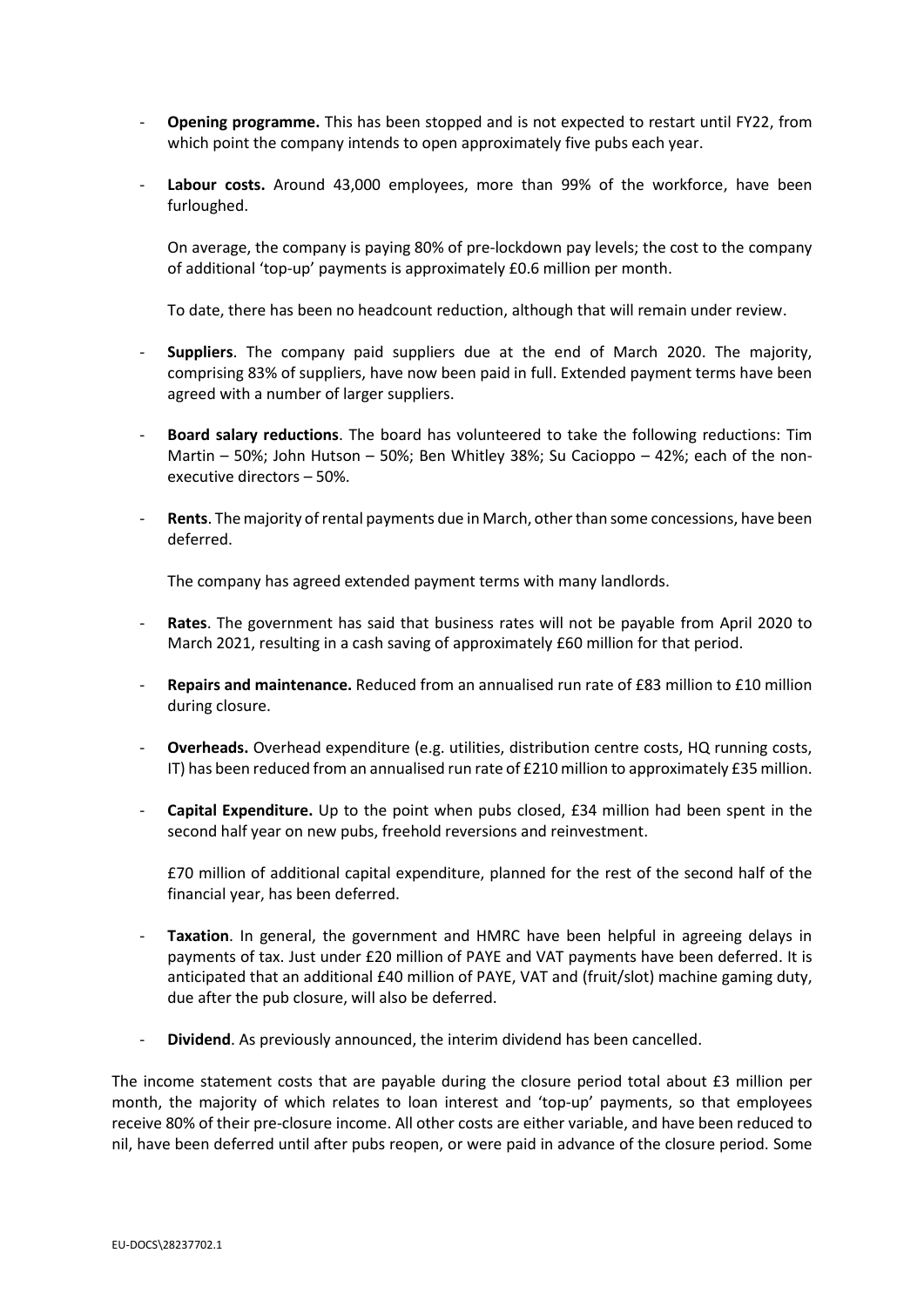costs, such as insurance, broadband and IT software, were paid before the pubs closed on 20 March 2020.

### **UK Government actions**

Since pubs closed, HM Treasury has announced a package of temporary measures to support public services, people and businesses through the period of disruption. These include the Coronavirus Job Retention Scheme ("CJRS"), deferred VAT payments and business rate payment holidays.

The company expects to be eligible for a loan of up to £50 million under the new Coronavirus Large Business Interruption Loan Scheme ("CLBILS"), as updated by the Chancellor of the Exchequer on 16 April 2020. The company will consider making an application under this scheme in due course.

As regards the COVID Corporate Financing Facility ("CCFF"), the company has made enquiries, but does not believe it is eligible, since it is not 'investment grade'. The company is regarded as investment grade by its two 'lead banks' and by its USPP lender, and is charged investment grade rates, we understand.

### **Financing arrangements**

As at 22 March 2020, the company had net debt, including bank borrowings and finance leases, but excluding derivatives, of £836 million, compared to £804.5 million at 26 January 2020. This resulted in leverage of approximately 3.85 net debt / EBITDA, calculated over the previous 12 months.

The board believes that no covenants are expected to be breached in the short term, with certain costs being treated as exceptional during the Covid-19 pandemic.

However, as a precaution, the board requested, and has received, signed covenant waivers for the quarters ending April and July 2020. The Bank of England has said that banks should waive covenant breaches that stem from the Covid-19 crisis and the company believes that further waivers should be forthcoming, if required.

The company has fully drawn down its revolving credit facility.

As previously stated, it is the company's intention that the maximum net-debt-to-EBITDA ratio should be around 3.5 times, other than in the short term.

The ratio has risen, as a result of the temporary closure of pubs, and the company intends to reduce the level in a timely manner.

The company has previously stated that debt levels of between 0 and 2 times EBITDA are a sensible long-term benchmark, although higher levels may be justified at times of very low interest rates.

## **Property**

As at 26 January 2020, the company had 874 pubs capable of being open, absent current restrictions.

10 years ago, the company's freehold/leasehold split was 41.3%/58.7%. As at 26 January 2020, as a result of investment in freehold reversions (relating to pubs where the company was previously a tenant) and freehold pub openings, the split was 63.6%/36.4%.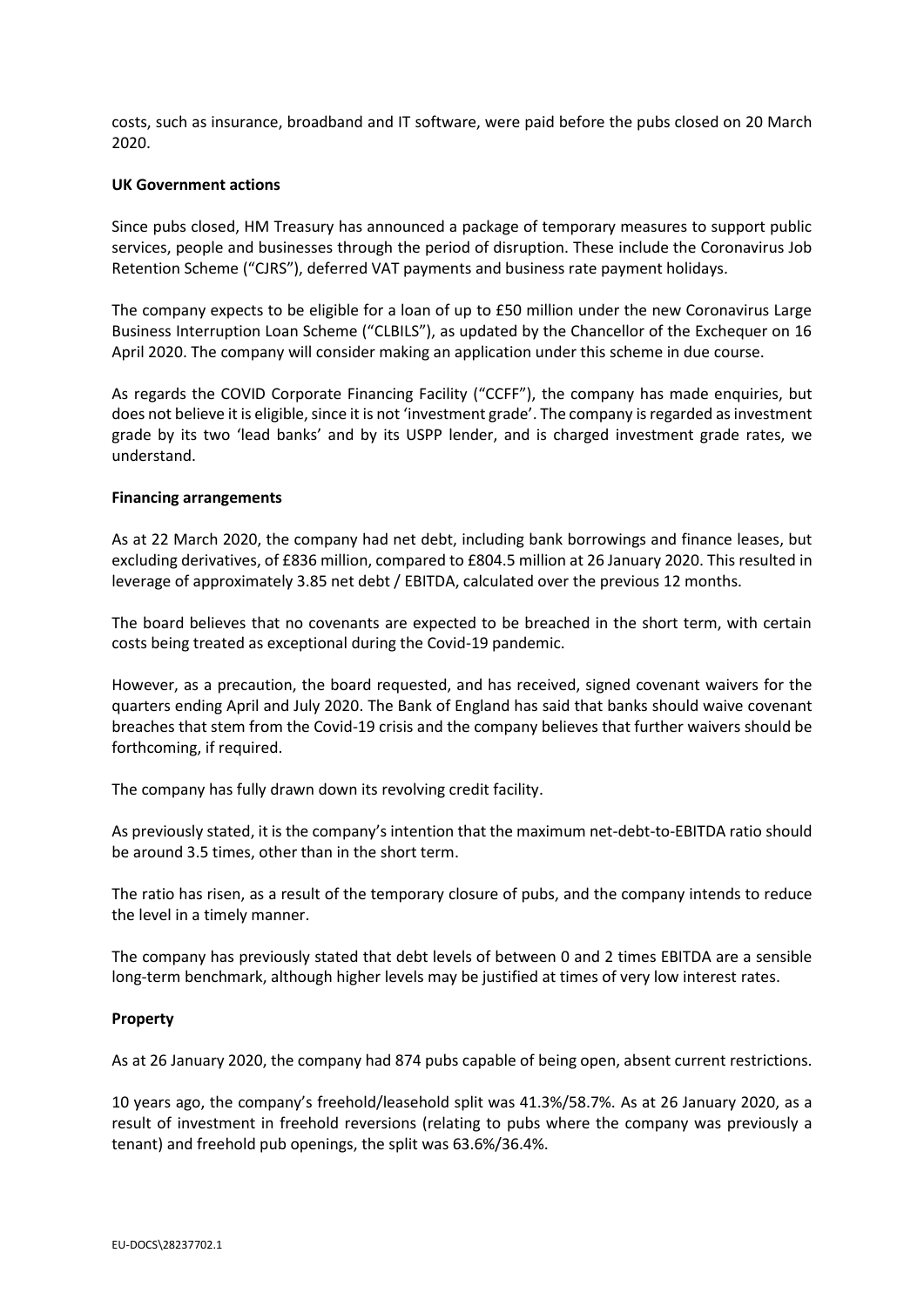As at 26 January 2020, the net book value of the property, plant and equipment of the company was £1.45 billion, which included £1.05 billion of freehold and long leasehold property. The properties have not been revalued since 1999.

### **UK taxes and regulations**

In the six months ended 26 January 2020, taxes paid by the company totalled £402.7 million (including VAT, excise duty, PAYE, climate change levy etc.), equating to £462,000 tax per pub or 43.2% of the company's sales. In comparison, the company's profit after tax as a percentage of sales was 4.9%.

As a result of a reduction in profit expectations, a refund of corporation tax of approximately £10.5 million has been received.

### **Non-recurring items**

Exceptional costs of £15.9 million were incurred in the first half. £9.5 million related to impairment of IT assets and £6.4 million to property charges. These exceptional costs gave rise to a cash inflow of £2m from property sales.

Further exceptional costs are likely to be incurred during the second half of the financial year. These are expected to comprise income statement costs as a result of the closure period and a small amount of stock write-offs.

## **Dividends**

In the current circumstances, the board does not intend to propose a final dividend for the year ending 26 July 2020, when the full year results are announced in September 2020.

## **Outlook**

The duration of the Covid-19 impact is uncertain at this stage, as are its consequences for the financial performance for the full year. The company does not intend to issue a trading update on the previously indicated date of 13 May 2020.

The company's current assumptions are that its pubs will remain closed until late June 2020.

During the closure period, the company have deferred or reduced as many costs as possible, until after reopening – for example, rent, utilities and repairs. The 'cash burn', or actual cash spent, during this period (excluding payments to suppliers) is estimated at £3 million per month. However, assuming the pubs were to be closed for a longer than anticipated period, the cash burn would increase to around £11 million per month, as a result of the inclusion of costs such as rent, national distribution centre overheads and IT contracts. These estimates exclude historic creditors, including suppliers and HMRC. The company estimates that it has sufficient liquidity until the end of November 2020.

Once pubs reopen, there will be a working capital inflow. Trade creditors at the balance sheet date of 26 January were £316 million, compared to £308 million at the previous year end (28 July 2019) and £321 million at the previous half year end (27 January 2019)\*.

*\*Source: interim report 2020, page 36, note 20.*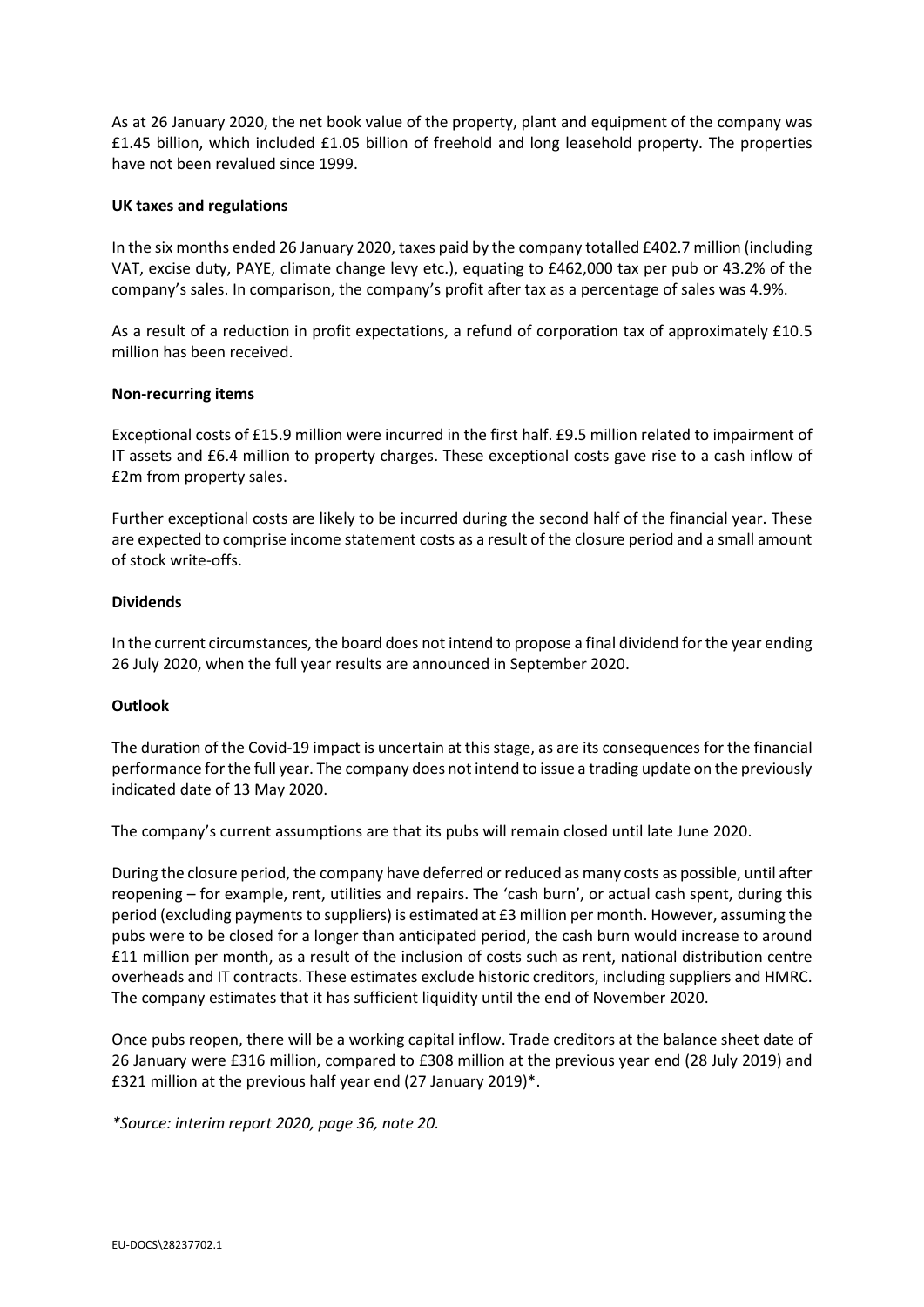The company is likely to make some changes to its operating model, assuming increased social distancing, and anticipates a gradual recovery in customer numbers.

Wetherspoon pubs are substantially larger than average, and most have outside facilities. The company believes these factors are likely to assist if social distancing measures apply.

The company has traded well during previous recessions, in the last 40 years. Competitive pricing may have been an important factor. Sales have increased by around £1 billion since 2008, the approximate start of the last recession.

### **Scenario Analysis**

The principal assumption is that like-for-like sales will be minus 10% for the first month after reopening, increasing by 2% per month, and levelling out at +3%. Sales were about +5% in the 18 months before closure, therefore it is assumed that initial sales will be about 15% below pre-closure levels.

The company has a history of making a large number of small changes to its operations that, over time, has led to sales per pub per week increasing substantially, and intends to utilise a similar approach after reopening.

If correct, the above estimates would result in a total sales decline in the year ending July 2020 of 26%, incorporating the closure period.

On the basis of these estimates, with LFL sales reaching +3%, about 7 months after reopening, the financial performance for 2021 and 2022 could be as follows:

|                     | 2019  | 2020   | 2021  | 2022  |
|---------------------|-------|--------|-------|-------|
| Total sales (£m)    | 1,819 | 1,355  | 1,873 | 1,948 |
| Total sales growth  | 7%    | $-26%$ | 38%   | 4%    |
| EBITDA (£m)         | 219   | 135    | 220   | 218   |
| PBT $(\text{Em})^1$ | 103   | 12     | 94    | 100   |
| FCF $(\text{Em})^2$ | 97    | 48     | 126   | 143   |
| Net debt (£m)       | 737   | 914    | 762   | 635   |

*The figures above are pre IFRS16 and exclude the net benefit of the Equity Placing and Subscription.*

 $<sup>1</sup>$  Zero business rates for the first three quarters of FY21 will benefit profits.</sup>

 $2$  As in the 2008 to 2010 financial years, a reduction in reinvestment is anticipated, to 2% of sales, from around 4% of sales. This will increase free cash flow, but will have a negligible effect on profits.

## **Effect of larger sales decline**

In the event of LFL sales falling by 25% (that is approximately 30% less than pre-closure levels) for the first 7 months after reopening, and then increasing by 3% per month from those low levels, the financial performance for 2021 and 2022 could be as follows: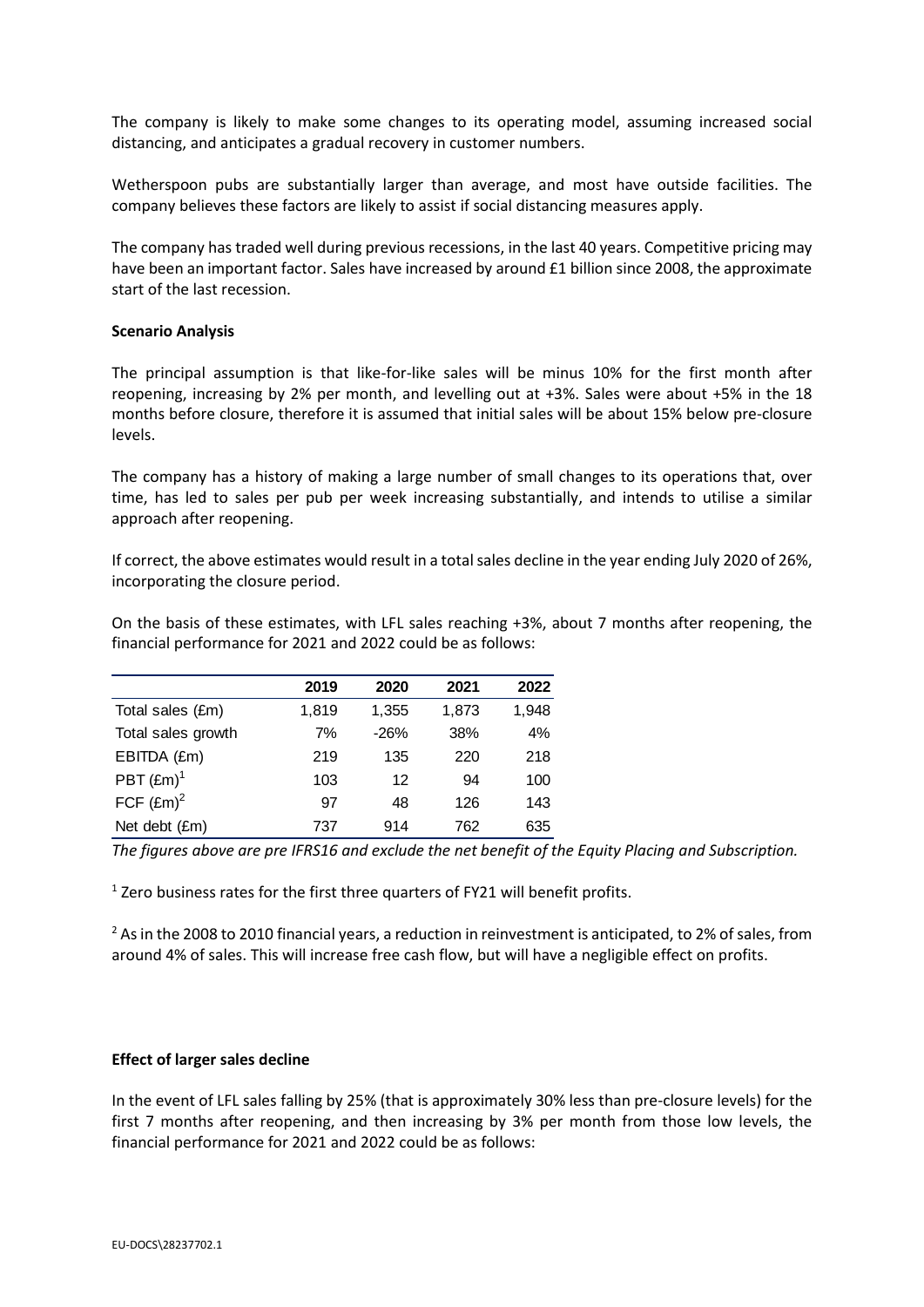|                    | 2019  | 2020   | 2021  | 2022  |
|--------------------|-------|--------|-------|-------|
| Total sales (£m)   | 1.819 | 1,327  | 1,501 | 1,902 |
| Total sales growth | 7%    | $-27%$ | 13%   | 27%   |
| EBITDA (£m)        | 219   | 126    | 170   | 254   |
| PBT (£m)*          | 103   | -9     | 47    | 131   |
| $FCF$ (£m)         | 97    | -8     |       | 149   |
| Net debt (£m)      | 737   | 955    | 911   | 752   |

*The figures above are pre IFRS16 and exclude the net benefit of the Equity Placing and Subscription.*

\* If sales on reopening are -25%, the company plans to introduce a series of measures to reduce costs, including lower staff bonuses, the benefit of which would flow through into 2022. These initiatives would be temporary, but would produce unusually high profits in 2022.

# **General comment on low sales on reopening**

The company believes it would be cash flow neutral at minus 50% like-for-like sales, and that it would generate positive cash flow at sales above those levels. The company's average weekly sales per pub are significantly larger than those of other large managed house pub companys, which creates some scope for profits at reduced sales levels.

Clearly the duration of Covid-19's impact, including on the UK hospitality sector is very uncertain at this stage as are its consequences for the company's financial performance for the current financial year and beyond. Accordingly, no assurance can be given that any particular assumptions will prove correct or predictions or modelled scenarios will result.

The outlook is taken from the company's assessment of the knowledge and information it currently has available, and reliance must not be placed on any forward-looking statements - please see the cautionary statement below.

## **Equity Placing**

The company has taken decisive action to preserve cash and ensure sufficient liquidity.

The company has separately announced today an intention to conduct a non-pre-emptive placing of new ordinary shares of £0.02 each in the capital of the company representing up to 15% of the company's existing issued ordinary share capital (the "equity placing"). The placing is expected to raise £141m.

Directors and members of the senior management team including John Hutson, CEO, Ben Whitley, Finance Director, and Tim Martin, founder and Chairman will participate alongside the equity placing, in a separate subscription with the company (the "subscription"), and intend to contribute £300,000.00. The equity placing and subscription are not being underwritten.

The net proceeds of the equity placing will be used to strengthen the company's balance sheet, working capital and liquidity position during the period of disruption.

Based on the 'scenario planning' undertaken, the additional capital will provide sufficient liquidity to deal with very low sales after reopening, helping the company to return to growth as the market normalises.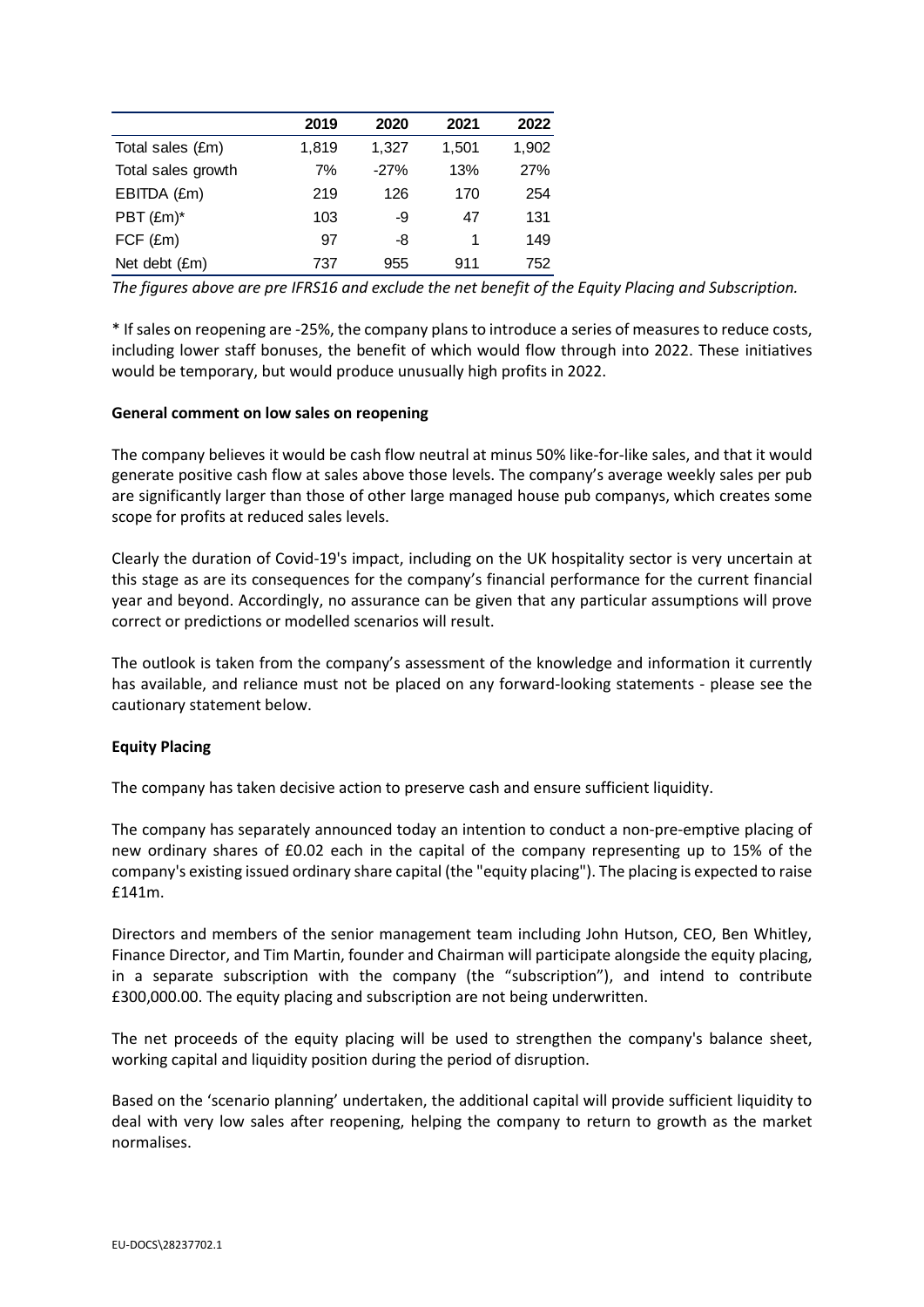The board has concluded that the equity placing is in the best interests of shareholders; a conclusion endorsed in the course of recent shareholder consultation.

The placing structure minimises cost and time to completion at an important time for the company.

Commenting on this announcement, Tim Martin, chairman of Wetherspoon, said:

"The Covid‐19 outbreak is having a severe impact on the UK pub sector. In these challenging times I would like to thank everyone at the company, its suppliers, landlords, banks and the government for their support and commitment. We've had to take significant action to reduce costs, decisions which have not been taken lightly. We look forward to re-opening our pubs and hotels and welcoming back our teams in the near future.

As a result of the actions taken, the cooperation of many stakeholders, and the equity placing announced today, we will be well positioned to reopen our pubs and to return to growth, as the market recovers."

*This announcement is released by J D Wetherspoon plc and contains inside information for the purposes of Article 7 of the Market Abuse Regulation (EU) 596/2014 (MAR), and is disclosed in accordance with the company's obligations under Article 17 of MAR.*

#### **J D Wetherspoon plc**

John Hutson, Chief Executive Officer

Ben Whitley, Finance Director

**(please address all enquiries to Alex Bull (email:** [abull@jdwetherspoon.co.uk](mailto:abull@jdwetherspoon.co.uk) or 07770 966 923)

**Investec Bank plc – Sole Financial Adviser, Sole Broker, Sole Global Coordinator & Sole Bookrunner** Tel: +44 (0)20 7597 5970

Christopher Baird, David Flin, Tejas Padalkar

#### **NOTES TO EDITORS**

1. J D Wetherspoon owns and operates pubs throughout the UK and Ireland. The company aims to provide customers with good-quality food and drink, served by well-trained and friendly staff, at reasonable prices. The pubs are individually designed and the company aims to maintain them in excellent condition.

2. Visit our websit[e www.jdwetherspoon.com.](http://www.jdwetherspoon.com/)

3. The annual report and financial statements 2019 has been published on the company's website on 13 September 2019.

4. The current financial year comprises 52 trading weeks to 26 July 2020. The Trading Update previously scheduled for 13 May 2020 will no longer be issued.

5. For the purposes of MAR and Article 2 of Commission Implementing Regulation (EU) 2016/1055, the person responsible for releasing this announcement is Ben Whitley, Finance Director.

#### **CAUTIONARY STATEMENT**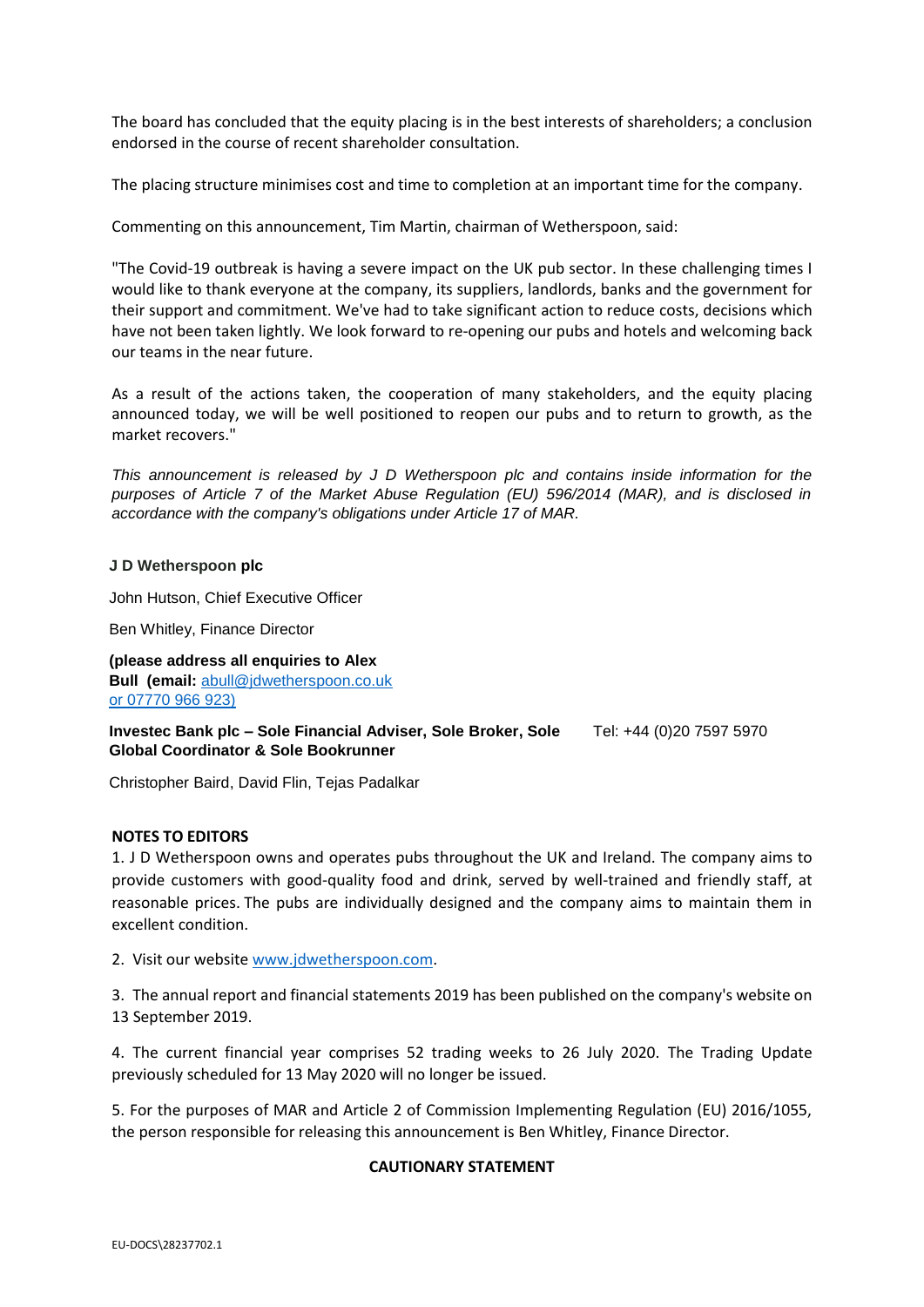This COVID‐19 Update (the "**report**") has been prepared in accordance with the Disclosure Guidance and Transparency Rules of the UK Financial Conduct Authority and is not audited. No representation or warranty, express or implied, is or will be made in relation to the accuracy, fairness or completeness of the information or opinions contained in this report. Statements in this report reflect the knowledge and information available at the time of its preparation.

A variety of factors may cause the company's actual results to differ materially from the forward‐ looking statements contained in this report. Certain statements included or incorporated by reference within this report constitute "forward-looking statements" in respect of the company's operations, performance, prospects and/or financial condition. These forward‐looking statements may be identified by the use of forward‐looking terminology, including the terms "believes", "estimates", "plans", "anticipates, "expects", "intends", "may", "will", or "could" or words of similar substance or the negative thereof, or by discussions of strategy, plans, objectives, goals, economic performance, dividend policy, future events or intentions. By their nature, forward-looking statements involve a number of risks, uncertainties and assumptions because they relate to events and depend on circumstances that may or may not occur in the future or are beyond the company's control. Actual results or events may and often do differ materially from those expressed or implied by those statements. Any forward‐looking statements reflect the company's current view with respect to future events and are subject to risks relating to future events and other risks, uncertainties and assumptions relating to the company's business, results of operations, financial position, liquidity, prospects, growth and strategies. Forward‐looking statements speak only as of the date they are made. The company's actual operating results and financial condition and the development of the industry in which it operates may differ materially from the impression created by the forward‐looking statements contained in this announcement. Important factors that could cause these differences include, but are not limited to, the ongoing national and international impact of the COVID-19 pandemic, general economic and business conditions, industry trends, foreign currency rate fluctuations, competition, changes in government and other regulation, including in relation to the environment, health and safety and taxation, labour relations and work stoppages, changes in political and economic stability and changes in business strategy or development plans and other risks.

Accordingly, no assurance can be given that any particular expectation will be met and reliance shall not be placed on any forward-looking statement. Additionally, forward-looking statements regarding past trends or activities shall not be taken as a representation that such trends or activities will continue in the future. The information contained in this report is subject to change without notice and no responsibility or obligation is accepted to update or revise any forward-looking statement resulting from new information, future events or otherwise.

In particular, no statement in this report is intended to be a profit forecast and no statement of a financial metric (including estimates of EBITDA, profit before tax, free cash flow or net debt) should be interpreted to mean that any financial metric for the current or future financial years would necessarily match or exceed the historical published position of the company. The estimates set out in the report have been prepared based on numerous assumptions and forecasts, including those set out in this report, some of which are outside of the company's influence and/or control, and is therefore inherently uncertain and there can be no guarantee or assurance that it will be correct. The estimates have not been audited, reviewed, verified or subject to any procedures by our auditors. You should not place undue reliance on them and there can be no guarantee or assurance that they will be correct.

This report does not constitute or form part of any offer or invitation to sell, or any solicitation of any offer to purchase or subscribe for any shares in the company, nor shall it or any part of it or the fact